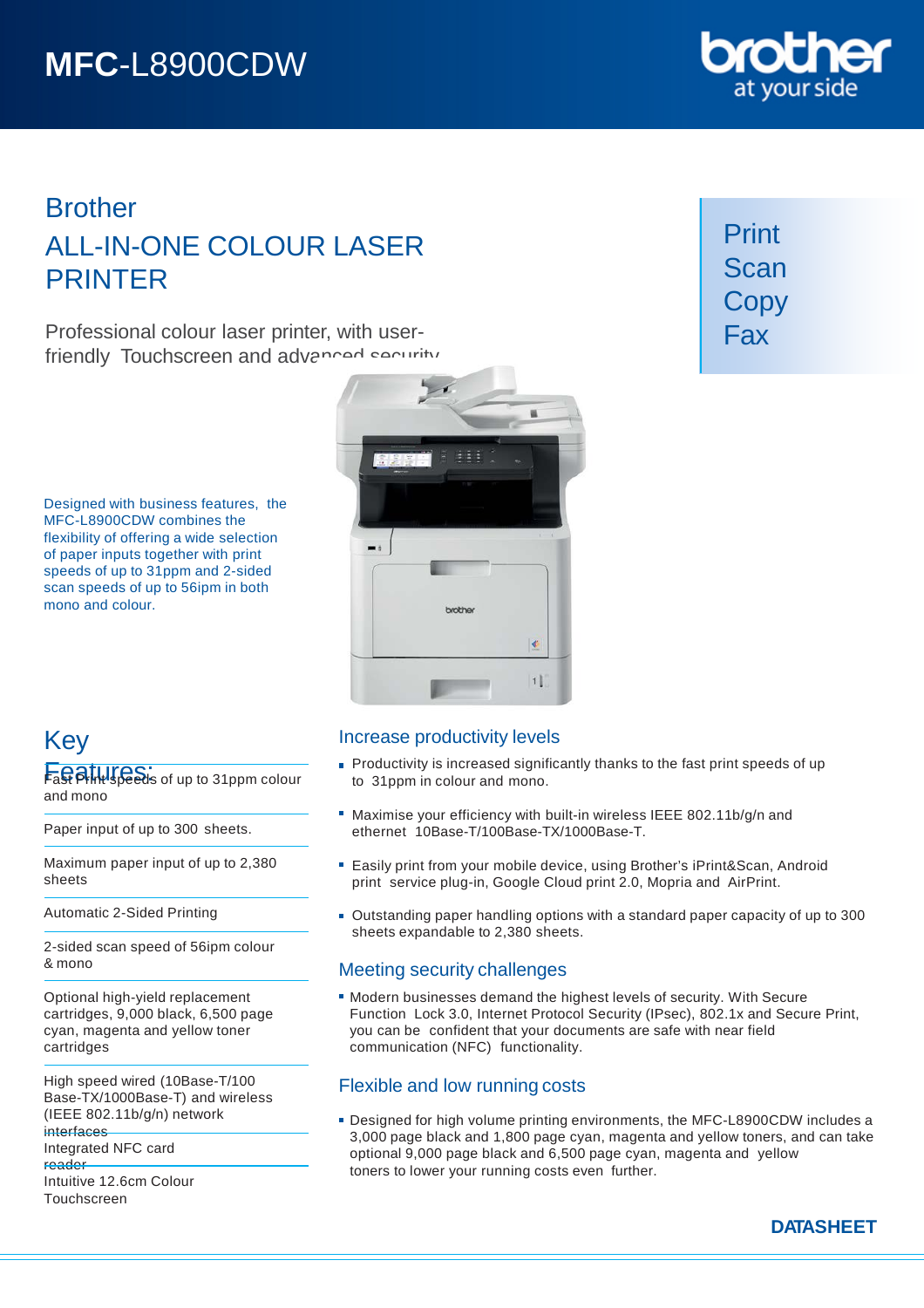#### **General**

| <b>Technology</b>                                    | Electrophotographic Laser Printer                                                                                                                                                                                                                                                        |
|------------------------------------------------------|------------------------------------------------------------------------------------------------------------------------------------------------------------------------------------------------------------------------------------------------------------------------------------------|
| <b>Laser Classification</b>                          | Class 1 laser product (IEC 60825-1:2007)                                                                                                                                                                                                                                                 |
| Processor                                            | 800MHz - Sub: 133Mhz                                                                                                                                                                                                                                                                     |
| <b>Local Interface</b>                               | Hi-Speed USB 2.0 & USB Host                                                                                                                                                                                                                                                              |
| <b>Wired Network Interface</b>                       | Ethernet 10Base-T/100Base-TX/1000Base-T                                                                                                                                                                                                                                                  |
| <b>Wireless Network Interface</b>                    | IEEE 802.11b/g/n                                                                                                                                                                                                                                                                         |
| <b>Standard Memory</b>                               | 512MB                                                                                                                                                                                                                                                                                    |
| Display                                              | 12.6cm Colour Touchscreen                                                                                                                                                                                                                                                                |
| <b>Shortcuts</b>                                     | 64                                                                                                                                                                                                                                                                                       |
| <b>Colour Printer</b>                                |                                                                                                                                                                                                                                                                                          |
| <b>Automatic 2-Sided Printing</b>                    | Print on to both sides of the paper automatically                                                                                                                                                                                                                                        |
| <b>Print Speed</b><br>Standard (A4)                  | Up to 31ppm (pages per minute) colour & mono                                                                                                                                                                                                                                             |
| <b>Print Speed</b><br>2-Sided (A4)                   | Up to 14 sides per minute (7 sheets per minute)<br>colour & mono                                                                                                                                                                                                                         |
| <b>Resolution</b>                                    | 2,400dpi (2,400 x 600dpi), 600 x 600dpi                                                                                                                                                                                                                                                  |
| Quiet Mode                                           | A mode to reduce the printing noise by reducing<br>the print speed to 15ppm                                                                                                                                                                                                              |
| <b>FPOT (First Print Out Time)</b>                   | Less than 15 seconds colour & mono from ready<br>mode                                                                                                                                                                                                                                    |
| Warm-Up Time                                         | Less than 31 seconds from sleep mode                                                                                                                                                                                                                                                     |
| <b>Print Languages</b>                               | PCL6, BR-Script3 (PostScript <sup>®</sup> 3™ Language<br>Emulation), PDF 1.7, XPS 1.0                                                                                                                                                                                                    |
| <b>Embedded Fonts (PCL)</b>                          | 66 scalable fonts, 12 bitmap fonts, 16 barcodes                                                                                                                                                                                                                                          |
| <b>Embedded Fonts</b><br>(Postscript)                | 66 scalable fonts                                                                                                                                                                                                                                                                        |
| <b>Embedded Barcodes (PCL)</b>                       | Code39, Interleaved 2 of 5, FIM (US-PostNet),<br>Post Net (US-PostNet), EAN-8, EAN-13, UPC-A,<br>UPC-E, Codabar, ISBN (EAN), ISBN (UPC-E),<br>Code128 (set A, set B, set C), EAN128 (set A,<br>set B, set C), Code93, GS1Databar, MSI                                                    |
| <b>Printer Driver</b>                                |                                                                                                                                                                                                                                                                                          |
| <b>Windows</b> <sup>®</sup>                          | Windows $10^{\circ}$ (32 & 64 bit editions)<br>Windows $8^{\circ}$ (32 & 64 bit editions)<br>Windows $7^{\circ}$ (32 & 64 bit editions)<br>Windows® Server 2016, 2012, 2012R2 & 2008R2<br>Windows® Server 2008 (32 & 64 bit editions)<br>*Windows® Server supports network printing only |
| Macintosh <sup>5</sup>                               | Mac OS v10.10.5, v10.11.x, v10.12                                                                                                                                                                                                                                                        |
| Linux <sup>5</sup>                                   | CUPS, LPD/LPRng (x86/x64 environment)                                                                                                                                                                                                                                                    |
| <b>PostScript Universal Printer</b><br><b>Driver</b> | Driver for Windows <sup>®</sup> that enables you to print to<br>any network or locally connected Brother laser<br>printer that supports PostScript                                                                                                                                       |
| <b>PCL Driver</b>                                    | Generic PCL XL driver                                                                                                                                                                                                                                                                    |
| NFC                                                  |                                                                                                                                                                                                                                                                                          |
| <b>Integrated NFC</b>                                | Supports NFC cards for secure authentication or<br>shortcuts and NFC supported mobile devices for<br>direct printing and scanning                                                                                                                                                        |
| <b>External NFC Card Reader</b><br><b>Support</b>    | Support for external NFC readers via the front<br><b>USB</b> port                                                                                                                                                                                                                        |

#### Printer Functions

| <b>N-up Printing</b>                 | Reduce up to 2, 4, 9, 16 or 25 A4 pages into just<br>one A4 page (Mac, up to 2, 4, 6, 9, or 16)                                                                                                                                                                                                                                                                                                                                                                        |
|--------------------------------------|------------------------------------------------------------------------------------------------------------------------------------------------------------------------------------------------------------------------------------------------------------------------------------------------------------------------------------------------------------------------------------------------------------------------------------------------------------------------|
| <b>Poster Printing</b>               | Enlarge 1 A4 page into a poster using 4, 9, 16 or<br>25 A4 pages                                                                                                                                                                                                                                                                                                                                                                                                       |
| <b>Watermark Printing</b>            | Watermark your documents with predefined text<br>or with your own user-defined messages                                                                                                                                                                                                                                                                                                                                                                                |
| <b>ID Printing</b>                   | Add identification to your printed documents<br>(date & time, short custom message or PC<br>username)                                                                                                                                                                                                                                                                                                                                                                  |
| <b>Automatic 2-Sided Print</b>       | Print on to both sides of the paper automatically                                                                                                                                                                                                                                                                                                                                                                                                                      |
| <b>Manual 2-Sided Print</b>          | Manual 2-sided printing (recommended for<br>media not supported by automatic 2-sided print)                                                                                                                                                                                                                                                                                                                                                                            |
| <b>Booklet Printing</b>              | Print documents in A5 booklet format using<br>automatic or manual 2-sided print                                                                                                                                                                                                                                                                                                                                                                                        |
| <b>Print Profiles</b>                | Store your favourite driver settings as profiles to<br>easily recall them                                                                                                                                                                                                                                                                                                                                                                                              |
| <b>USB Host</b>                      |                                                                                                                                                                                                                                                                                                                                                                                                                                                                        |
| <b>Direct Print</b>                  | Print directly from a USB flash memory drive.<br>The supported file formats include: PDF<br>version1.7, JPEG, Exif+JPEG, PRN (created by<br>own printer driver), TIFF (scanned by Brother<br>model), XPS version 1.0                                                                                                                                                                                                                                                   |
| <b>Direct Scan</b>                   | Scan directly to a USB flash memory drive. The<br>supported file formats include: PDF, PDF/A,<br>Secure PDF, Signed PDF, JPEG, XPS, TIFF                                                                                                                                                                                                                                                                                                                               |
| <b>USB Input Port</b>                | Rear USB port for use with an external<br>NFC card reader                                                                                                                                                                                                                                                                                                                                                                                                              |
| <b>Standard Paper Handling</b>       |                                                                                                                                                                                                                                                                                                                                                                                                                                                                        |
| Paper Input <sup>2</sup>             | Lower Tray - 250 sheets<br>Multi Purpose Tray - 50 sheets<br>Automatic Document Feeder - 70 Sheet                                                                                                                                                                                                                                                                                                                                                                      |
| Paper Output <sup>2</sup>            | Face Down - 150 sheets<br>Face Up (Straight Paper Path) - 1 sheet                                                                                                                                                                                                                                                                                                                                                                                                      |
| <b>Optional Paper Handling</b>       |                                                                                                                                                                                                                                                                                                                                                                                                                                                                        |
| Paper Input <sup>2</sup>             | 250 Sheets (LT-330CL)<br>500 Sheets (LT-340CL)<br>Maximum of 3 optional trays (LT-330CL)<br>or maximum of 2 optional trays (LT-340CL and/<br>or LT-330CL)<br>4 x 520 sheet tower tray (TT-4000 & TC-4000)                                                                                                                                                                                                                                                              |
| <b>Paper Input / Output Sensors</b>  |                                                                                                                                                                                                                                                                                                                                                                                                                                                                        |
| <b>Input</b>                         | Onscreen & optional email alerts notifying you<br>when any of the paper input trays are nearly<br>empty or empty                                                                                                                                                                                                                                                                                                                                                       |
| <b>Media Specification</b>           |                                                                                                                                                                                                                                                                                                                                                                                                                                                                        |
| <b>Media Types &amp; Weights</b>     | Standard Tray - plain, recycled, coloured and<br>letterhead (between 60 - 105g/m <sup>2</sup> )<br>Multi Purpose Tray - plain, recycled, bond,<br>coloured, letterhead and glossy <sup>9</sup> paper<br>(between 60-163g/m <sup>2</sup> )<br>2-sided Print - plain, recycled, coloured,<br>letterhead and glossy <sup>9</sup> paper<br>(between 60 - 105g/m <sup>2</sup> )<br>Automatic Document Feeder - Plain & recycled<br>paper (between 64 - 90g/m <sup>2</sup> ) |
| <b>Envelope &amp; Label Printing</b> | Yes, from the Multi Purpose Tray: support for 10<br>envelopes up to 10mm total thickness                                                                                                                                                                                                                                                                                                                                                                               |
| <b>Media Sizes</b>                   | A4, Letter, A5, A5(Long Edge), A6, Executive,<br>Legal, Folio, Mexico Legal<br>Multi Purpose Tray- Width: 76.2mm to 215.9mm<br>x Length: 127mm to 355.6mm<br>Automatic Document Feeder - Width: 105mm to<br>215.9mm x Length: 147.3mm to 355.6mm<br>2-sided Print-A4                                                                                                                                                                                                   |

<sup>1</sup> Approx declared yield value in accordance with ISO/IEC 19798<br><sup>3</sup>Calculated with 80g/m<sup>2</sup>paper<br><sup>3</sup>Windows® & Mac only<br><sup>8</sup>Obtional download<br><sup>6</sup> Must be web connected<br><sup>8</sup> Maximum number of printed pages per month can be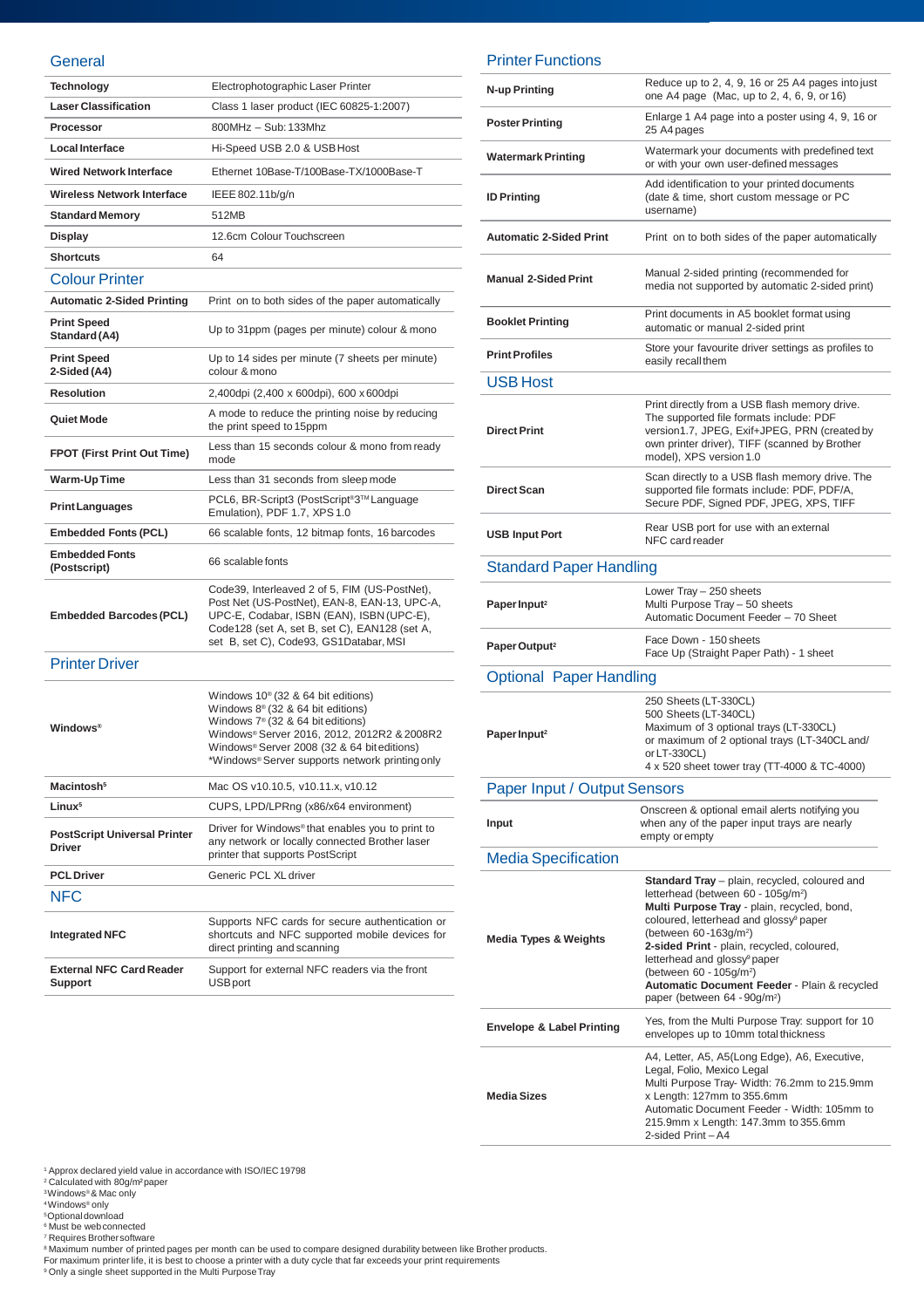#### Colour Scanner

| <b>Scanner Type</b>                                 | Duel CIS (Contact Image Sensor)                                                                                                            |
|-----------------------------------------------------|--------------------------------------------------------------------------------------------------------------------------------------------|
| <b>Automatic 2-Sided</b><br>Scanning                | Yes                                                                                                                                        |
| <b>Colour &amp; Mono Scanning</b>                   | Yes                                                                                                                                        |
| Scan Speed                                          | 28ipm (images per minute) colour & mono                                                                                                    |
| 2 Sided Scan Speed                                  | 56ipm (images per minute) colour & mono                                                                                                    |
| <b>Scan Resolution from ADF</b>                     | Up to 1,200 x 600dpi                                                                                                                       |
| <b>Scan Resolution from</b><br><b>Scanner Glass</b> | Up to 1,200 x 2,400 dpi                                                                                                                    |
| <b>Interpolated Scan</b><br>Resolution <sup>7</sup> | Up to 19,200 x 19,200dpi                                                                                                                   |
| <b>Colour Depth</b>                                 | 16, 777, 216 colour variations (24 bit)                                                                                                    |
| <b>Grey Scale</b>                                   | 256 shades of grey (8 bit)                                                                                                                 |
| Standard Functions <sup>7</sup>                     | Scan to USB, E-mail, OCR, Image & File                                                                                                     |
| <b>Network Scanning</b>                             | Scan to network folder (Windows®only), FTP,<br>SFTP, Email Server, SharePoint & Easy Scan<br>to Email <sup>6</sup>                         |
| Cloud Scanning <sup>6</sup>                         | Scan direct to Box, Dropbox, Evernote <sup>™</sup> ,<br>Google Drive™, OneDrive, Flickr, Facebook,<br>OneNote                              |
| <b>Scan Features</b>                                | Remove Background, Skip Blank Page, ID Scan,<br>1 to 2 Scan, Auto Deskew from ADF, Split PDF                                               |
| <b>Scan to Microsoft Office</b>                     | Scan to Microsoft® Word, Microsoft® Excel &<br>Microsoft <sup>®</sup> PowerPoint                                                           |
| <b>Scan to Searchable PDF</b>                       | Scan documents to searchable PDF files                                                                                                     |
| <b>Scan to SharePoint</b>                           | Scan documents directly into SharePoint                                                                                                    |
| Outline & Scan <sup>6</sup>                         | Draw around items to either scan a section or<br>remove a section from the original document                                               |
| Windows <sup>®</sup> Web Services<br>Scanning       | Scan direct into Windows® (from Windows®7 &<br>onwards) without needing to install a scanner<br>driver                                     |
| Note Scan <sup>6</sup>                              | Scan and organise notes taken on the folding<br>note papers                                                                                |
| <b>Scanner Driver</b>                               |                                                                                                                                            |
| <b>Windows</b> <sup>®</sup>                         | TWAIN, WIA & ISIS<br>Windows $10^{\circ}$ (32 & 64 bit editions)<br>Windows®8 (32 & 64 bit editions),<br>Windows®7 (32 & 64 bit editions), |
| Macintosh <sup>5</sup>                              | <b>TWAIN &amp; ICA</b><br>Mac OS v10.10.5, v10.11.x, v10.12                                                                                |
| Linux <sup>5</sup>                                  | SANE(32 & 64 bit editions)                                                                                                                 |
| Address Book                                        |                                                                                                                                            |
| <b>Speed Dials</b>                                  | 300 locations for E-mail addresses and Fax<br>numbers                                                                                      |

#### Colour Copier

| Speed $-(A4)$                                            | Up to 31cpm (copies per minute) colour & mono                                                                                                 |
|----------------------------------------------------------|-----------------------------------------------------------------------------------------------------------------------------------------------|
| <b>FCOT</b><br>(First Copy Out Time)                     | Less than 17 seconds colour & less than 16<br>seconds mono from ready mode                                                                    |
| <b>Resolution</b>                                        | Up to 1,200 x 600dpi                                                                                                                          |
| Multi-Copying / Stack / Sort                             | Makes up to 99 copies of each page / Stacks<br>or Sorts                                                                                       |
| <b>Enlargement / Reduction</b><br>Ratio                  | Reduce or Increase document sizes from 25% to<br>400% in 1% increments                                                                        |
| N in 1 Copying                                           | Allows the user to compress 2 or 4 pages on to a<br>single A4 sheet                                                                           |
| 2in1 ID Copying                                          | Allows the user to copy both sides of an ID card<br>to a single A4 sheet                                                                      |
| <b>Grey Scale</b>                                        | 256 shades of grey are available for copying                                                                                                  |
| <b>Receipt Copying</b>                                   | Produces clearer copies of receipts                                                                                                           |
| Outline and Copy <sup>6</sup>                            | Copies or deletes areas outlined by a red pen                                                                                                 |
| Mobile / Web Based Printing & Scanning                   |                                                                                                                                               |
| <b>Brother iPrint&amp;Scan</b><br>(Android)              | Print from, scan to, send faxes, preview received<br>faxes, preview copies and check the machine<br>status from an Android device             |
| <b>Brother iPrint&amp;Scan</b><br>(iPad / iPhone / iPod) | Print from, scan to, send faxes, preview received<br>faxes, preview copies and check the machine<br>status from an iPad / iPhone / iPod Touch |
| <b>Brother iPrint&amp;Scan</b><br>(Windows® Phone)       | Print from and scan to a smart phone running<br>the Windows® Phone Operating System                                                           |
| <b>Brother Print&amp;Scan</b><br>(Windows® 8, 10 & RT)   | Print from and scan to a Windows®8,10 or<br><b>Windows RT Tablet</b>                                                                          |
| Google Cloud Print 2.0                                   | Print most common file types from any Google<br>Cloud Print enabled application                                                               |
| <b>AirPrint</b>                                          | Print most common file types from any AirPrint<br>enabled application                                                                         |
| <b>Mopria</b>                                            | Print most common file types from Mopria<br>supported Android devices                                                                         |
| <b>Brother Print Service Plugin</b>                      | Print from Android devices without a dedicated<br>App                                                                                         |
| Box <sup>6</sup>                                         | Print from and scan to Box without using a PC                                                                                                 |
| Dropbox <sup>6</sup>                                     | Print from and scan to Dropbox without using<br>a PC                                                                                          |
| Evernote™ <sup>6</sup>                                   | Print from and scan to Evernote™ without using<br>aPC                                                                                         |
| Google Drive <sup>™6</sup>                               | Print from and scan to Google Drive™ without<br>using a PC                                                                                    |
| OneDrive <sup>6</sup>                                    | Print from and scan to Microsoft <sup>®</sup> OneDrive<br>without using a PC                                                                  |
| Flickr <sup>®6</sup>                                     | Print from and scan to Flickr <sup>®</sup> without using a PC                                                                                 |
| Facebook®                                                | Print from and scan to Facebook® without using<br>aPC                                                                                         |
| OneNote <sup>6</sup>                                     | Scan to Microsoft <sup>®</sup> OneNote without using a PC                                                                                     |
| Folding Notes <sup>6</sup>                               | Create handy folding note papers                                                                                                              |
| Creative Centre <sup>6</sup>                             | Download and print Brother Creative Center<br>content                                                                                         |

' Approx declared yield value in accordance with ISO/IEC 19798<br>? Calculated with 80g/m²paper<br>ᢀWindows® & Mac only<br>♦Windows® only

<sup>5</sup>Optional download<br><sup>6</sup> Must be web connected

' Requires Brothersoftware<br>® Maximum number of printed pages per month can be used to compare designed durability between like Brother products.<br>For maximum printer life, it is best to choose a printer with a duty cycle

enabled address book, like Microsoft® Exchange

**Group Dial** A combination of up to 20 groups can be stored for broadcasting **LDAP** The ability to connect to an external LDAP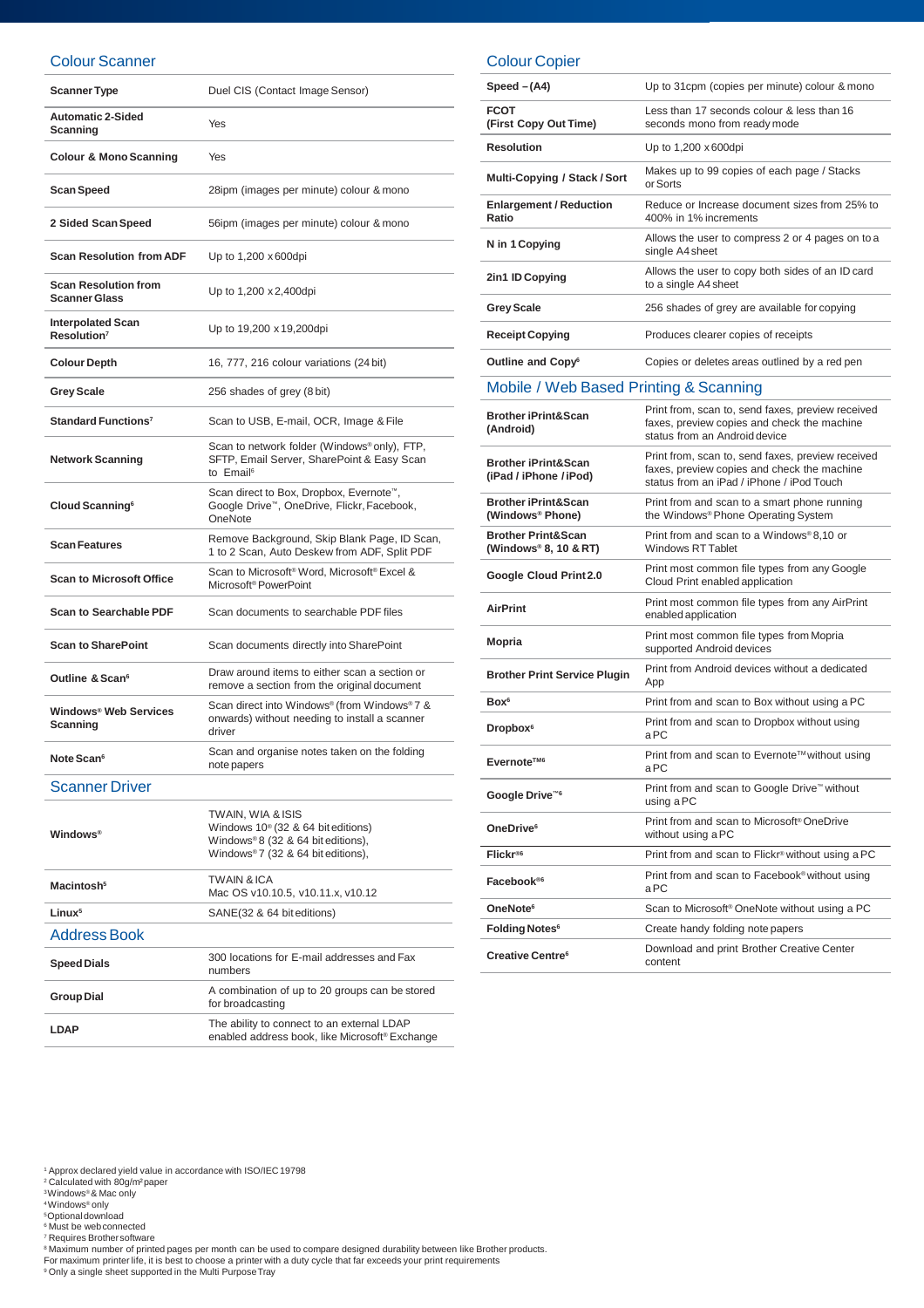#### Network & Security

| <b>INGLWUIN &amp; OGGUILLY</b>                   |                                                                                                                                                                                                                                                                                                                                                                         |
|--------------------------------------------------|-------------------------------------------------------------------------------------------------------------------------------------------------------------------------------------------------------------------------------------------------------------------------------------------------------------------------------------------------------------------------|
| <b>Wired Network</b>                             | <b>Built in Ethernet</b><br>10Base-T/100Base-TX/1000Base-T                                                                                                                                                                                                                                                                                                              |
| <b>Wireless Network</b>                          | IEEE 802.11b/g/n (Infrastructure Mode / Adhoc<br>Mode)                                                                                                                                                                                                                                                                                                                  |
| Wi-Fi Direct™                                    | Print wirelessly without having to go through<br>a wireless access point (both automatic and<br>manual methods supported)                                                                                                                                                                                                                                               |
| <b>Wireless Setup Support</b>                    | Wi-Fi Protected Setup (WPS)                                                                                                                                                                                                                                                                                                                                             |
| <b>Wireless Applications</b>                     | <b>Vertical Pairing</b>                                                                                                                                                                                                                                                                                                                                                 |
| <b>Network Protocols</b>                         | TCP/IP (IPv4 and IPv6)                                                                                                                                                                                                                                                                                                                                                  |
| IP <sub>v4</sub>                                 | ARP, RARP, BOOTP, DHCP, APIPA(Auto IP),<br>WINS/NetBIOS name resolution, DNS Resolver,<br>mDNS, LLMNR responder, LPR/LPD, Custom<br>Raw Port/Port9100, POP3, SMTP Client, IPP/<br>IPPS, FTP Client and Server, CIFS Client,<br>TELNET Server, SNMPv1/v2c/v3, HTTP/HTTPS<br>server, TFTP client and server, ICMP, Web<br>Services (Print/Scan), SNTP Client, LDAP, IMAP4 |
| IP <sub>v6</sub>                                 | NDP, RA, DNS resolver, mDNS, LLMNR<br>responder, LPR/LPD, Custom Raw Port/<br>Port9100, IPP/IPPS, POP3, SMTP Client, FTP<br>Client and Server, CIFS Client, TELNET<br>Server, SNMPv1/v2c/v3, HTTP/HTTPS server,<br>TFTP client and server, ICMPv6, SNTP Client,<br>LDAP, Web Services (Print/Scan), IMAP4                                                               |
| <b>Wired Network Security</b>                    | APOP, SMTP-AUTH, SSL/TLS (IPPS,<br>HTTPS, SMTP, POP3, IMAP4), SNMP v3<br>802.1x (EAP-MD5, EAP-FAST, PEAP, EAP-<br>TLS,                                                                                                                                                                                                                                                  |
| <b>Wireless Network Security</b>                 | EAP-TTLS), Kerberos, IPsec<br>WEP 64/128 bit, WPA-PSK (TKIP/AES),<br>WPA2- PSK (TKIP/AES)<br>APOP, SMTP-AUTH, SSL/TLS (IPPS, HTTPS,<br>SMTP, POP3, IMAP4), SNMP v3, Kerberos,<br>IPsec, 802.1x (LEAP, EAP-FAST, PEAP, EAP-<br>TLS, EAPTTLS)                                                                                                                             |
| <b>Print Log To Network</b>                      | Records printing activities from each individual<br>user, including network username, name of<br>document printed and number of pages, to a file<br>on a network                                                                                                                                                                                                        |
| <b>E-mail Notifications</b>                      | Automatically have the device send an E-mail<br>to a nominated E-mail address when it requires<br>attention                                                                                                                                                                                                                                                             |
| <b>E-mail Reports</b>                            | Receive usage reports on a regular basis via<br>E-mail                                                                                                                                                                                                                                                                                                                  |
| <b>IPv4 Filter</b>                               | Restrict which network users either can or<br>cannot access the device over the network                                                                                                                                                                                                                                                                                 |
| <b>Secure Function Lock 3.0</b>                  | Restrict access to individual or groups of users<br>over a network. Can be used with PC User Login<br>Names for up to 200 users                                                                                                                                                                                                                                         |
| <b>Setting Lock</b>                              | Restrict access to the control panel                                                                                                                                                                                                                                                                                                                                    |
| Secure Print <sup>3</sup>                        | Protect print jobs with a 4 digit PIN that has to be<br>entered at the control panel of the printer before<br>printing                                                                                                                                                                                                                                                  |
| <b>Active Directory</b><br><b>Authentication</b> | Retrieve stored print jobs & control access to the<br>devices functionality by using credentials from<br><b>Active Directory</b>                                                                                                                                                                                                                                        |
| <b>LDAP Authentication</b>                       | Retrieve stored print jobs & control access to the<br>devices functionality using credentials from an<br>LDAP supported database                                                                                                                                                                                                                                        |
| <b>PrintSmart Solution (optional)</b>            |                                                                                                                                                                                                                                                                                                                                                                         |
| <b>PrintSmart CostControl</b>                    | Monitor and control printing costs for all<br>Brother and 3rd party devices                                                                                                                                                                                                                                                                                             |
| <b>PrintSmart SecurePro</b>                      | Secure pull printing plus the benefits of<br><b>PrintSmart CostControl</b>                                                                                                                                                                                                                                                                                              |

#### Fleet Management Tools

| Unattended Installer <sup>4</sup>           | Ability to centrally deploy and customise our<br>drivers and software                                                                                                                                                                      |
|---------------------------------------------|--------------------------------------------------------------------------------------------------------------------------------------------------------------------------------------------------------------------------------------------|
| <b>MSI Installer<sup>4</sup></b>            | Modular installers that can be distributed through<br>Active Directory®                                                                                                                                                                    |
| <b>Embedded Web Server</b>                  | Web based print management software<br>embedded onto the device                                                                                                                                                                            |
| <b>BRAdmin Professional3485</b>             | LAN/WAN management software                                                                                                                                                                                                                |
| <b>Driver Deployment Wizard<sup>4</sup></b> | Easily create print drivers for hassle free<br>deployment over your network                                                                                                                                                                |
| <b>Developers</b>                           |                                                                                                                                                                                                                                            |
| <b>Brother Solution Interface</b><br>(BSI)  | Create powerful cloud and on premise<br>solutions directly integrating the advanced<br>print, scan and security capabilities of<br>Brother scanners, printers and all in ones.<br>For more information visit:<br>www.brother.eu/developers |
| <b>Supplies &amp; Accessories</b>           |                                                                                                                                                                                                                                            |
| <b>Inbox Toners</b>                         | Black Toner - 3,000 pages <sup>1</sup><br>Cyan, Magenta & Yellow Toners - 1,800 pages <sup>1</sup>                                                                                                                                         |
| <b>Standard Yield Toners</b>                | Black Toner (TN-421BK) 3,000 pages <sup>1</sup><br>Cyan Toner (TN-421C) 1,800 pages <sup>1</sup><br>Magenta Toner (TN-421M) 1,800 pages <sup>1</sup><br>Yellow Toner (TN-421Y) 1,800 pages <sup>1</sup>                                    |
| <b>High Yield Toners</b>                    | Black Toner (TN-423BK) 6,500 pages <sup>1</sup><br>Cyan Toner (TN-423C) 4,000 pages <sup>1</sup><br>Magenta Toner (TN-423M) 4,000 pages <sup>1</sup><br>Yellow Toner (TN-423Y) 4.000 pages <sup>1</sup>                                    |
| <b>Super High Yield Toners</b>              | Black Toner (TN-426BK) 9,000 pages <sup>1</sup><br>Cyan Toner (TN-426C) 6,500 pages <sup>1</sup><br>Magenta Toner (TN-426M) 6,500 pages <sup>1</sup><br>Yellow Toner (TN-426Y) 6,500 pages <sup>1</sup>                                    |
| <b>Other Supplies</b>                       | Drum (DR-421CL) Approx. 30,000 pages<br>(1page/job)<br>Approx. 50,000 pages (3page/job)<br>Belt (BU-330CL) Approx. 50,000 pages<br>(1page/job)<br>Approx. 130,000 pages (3page/job)<br>Waste Toner Box (WT-320CL)<br>approx 50,000 pages   |
| <b>LT-330CL</b>                             | Optional 250 sheet Lower Tray                                                                                                                                                                                                              |
| <b>LT-340CL</b>                             | Optional 500 sheet Lower Tray                                                                                                                                                                                                              |
| TT-4000                                     | Tower Tray 4 x 520 sheet (TC-4000 also needed)                                                                                                                                                                                             |
| TC-4000                                     | <b>Tower Tray Connector</b>                                                                                                                                                                                                                |
| <b>CH-1000</b>                              | <b>Card Reader Holder</b>                                                                                                                                                                                                                  |
| <b>Carton Contents</b>                      | Toner Cartridges, Drum, Belt, Waste Toner<br>Box, Power Supply Cord, Driver Software For<br>Windows <sup>®</sup> , Quick Set-Up Guide, PC Interface<br>Cable NOT Included, Telephone line cord                                             |

| <b>Duty Cycles</b>                 |                                         |
|------------------------------------|-----------------------------------------|
| <b>Recommended Monthly</b>         | Up to 4,000 pages monthly print volume  |
| <b>Maximum Monthly<sup>8</sup></b> | Up to 60,000 pages monthly print volume |
| Dimensions & Weight                |                                         |
| With Carton (WxDxH)                | 665 x 595 x 654mm 35Kg                  |
| <b>Without Carton (WxDxH)</b>      | 495 x 526 x 549mm 28.7Kg                |